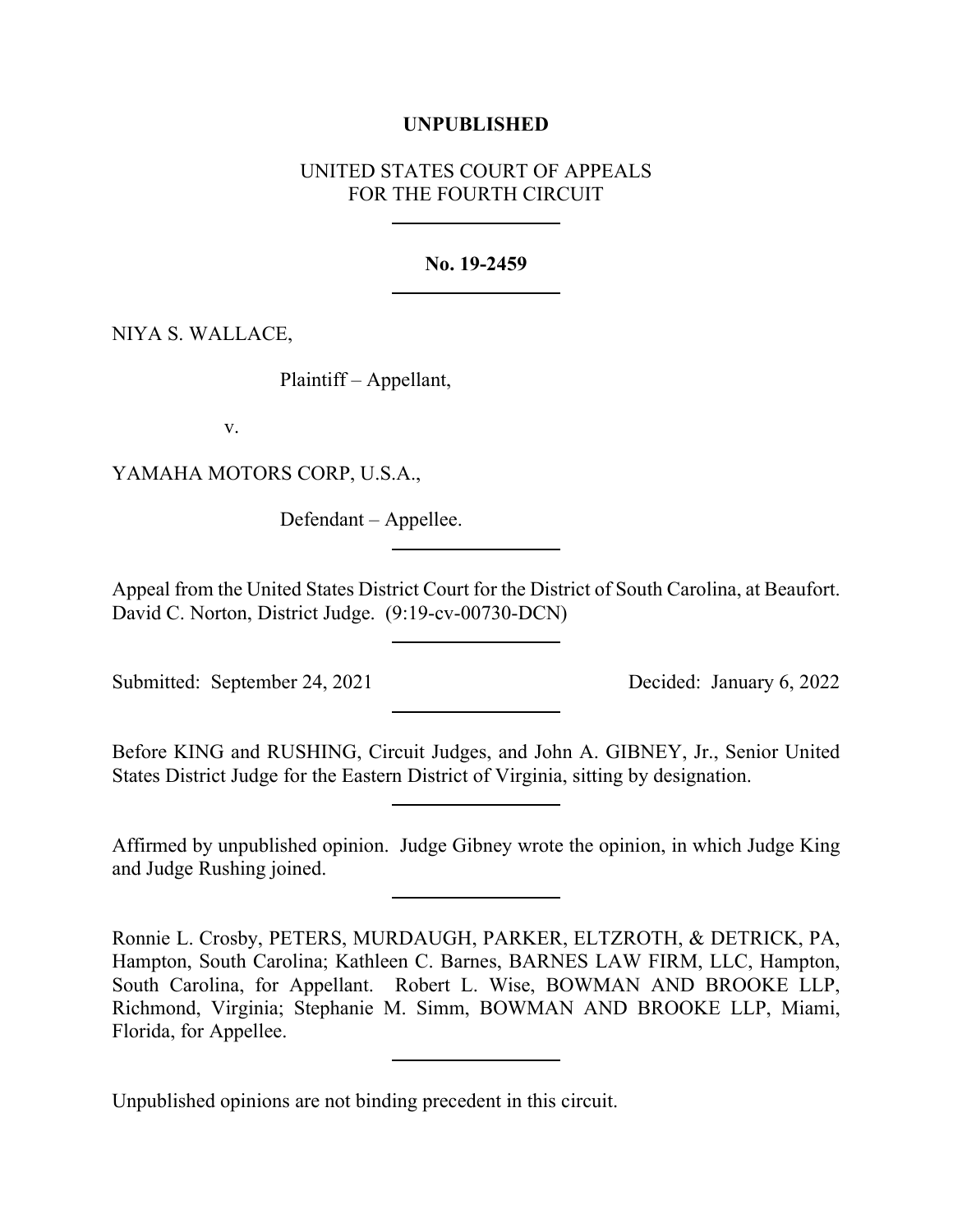GIBNEY, District Judge:

Niya Wallace suffered serious injuries in an accident that occurred while driving a motorcycle in Florida. After the accident, Wallace brought a products liability suit against the motorcycle distributor, Yamaha Motors Corporation, U.S.A. ("Yamaha"), in a South Carolina state court. After Yamaha removed the case to federal court, the district court dismissed the case for lack of personal jurisdiction because Wallace did not prove that her claims arose out of or related to Yamaha's contacts with South Carolina. Wallace argues that her claims meet this standard because Yamaha conducts extensive business in South Carolina, including selling the same model motorcycle as the motorcycle from her accident. Without more, however, Wallace's argument fails. We therefore affirm the district court's dismissal for lack of personal jurisdiction.

## I.

#### A.

In March 2016, Wallace—a South Carolina resident—was driving a Yamaha YZF R6 motorcycle in Florida when a vehicle struck the motorcycle from the rear. Appellant's Br. 2; J.A. 31–33. Wallace alleges that the motorcycle's faulty design caused her to suffer severe burns in the accident. Appellant's Br. 2, 3. Wallace sued Yamaha in South Carolina state court for negligence, breach of warranty, and strict liability for defective design. *Id.* at 9–13. After removing the case to South Carolina federal court, Yamaha moved to dismiss for lack of personal jurisdiction. *Id.* at 14–15. The district court granted Yamaha's motion, dismissing Wallace's claims against Yamaha without prejudice. *Wallace v. Yamaha Motors Corp., U.S.A.*, No. 9:19cv730, 2019 WL 6170419 (D.S.C. Nov. 20, 2019).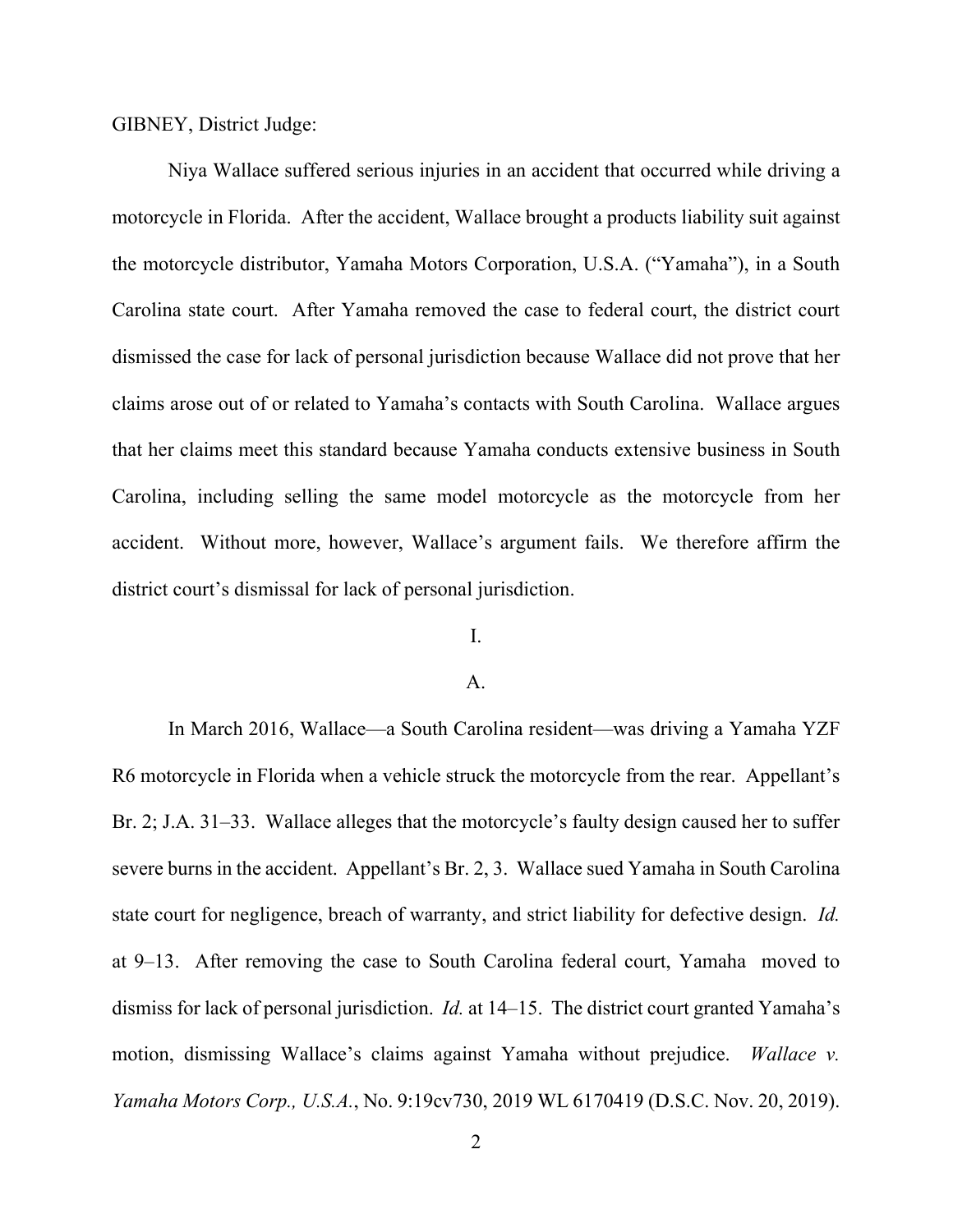B.

Yamaha is incorporated and maintains its principal place of business in California. J.A. 34–36. It conducts business, however, all over the United States. In South Carolina, Yamaha maintains 106 authorized dealerships, *id.* at 246–55; sponsors product demonstrations, *id.* at 73, 123–25; markets and advertises its products, *id.* at 122–25; offers extended service contracts for its vehicles and products, *id.* at 123; and distributes the same make and model as the subject motorcycle, *id.* at 205–12.

Yamaha Motor Company, Ltd. ("YMC"), designed and manufactured the motorcycle from the accident in Japan. *Id.* at 34, 244. YMC then sold the motorcycle to Yamaha, which distributed it to an authorized dealership in Kansas. *Id.* at 5, 244. The dealership then sold the motorcycle in Kansas. *Id.* at 35, 244–45. Eventually, a South Carolina resident acquired the motorcycle. *Id.* at 35 (stating that Yamaha "has no information regarding how or when the Subject Motorcycle was acquired by the Plaintiff or [the South Carolina owner]"). In 2016, Wallace borrowed the motorcycle from its South Carolina owner and drove it to Florida, where the accident occurred. Appellant's Br. 2; J.A. 31–32.

### II.

This Court reviews de novo the legal basis for a district court's dismissal for lack of personal jurisdiction. *Carefirst of Md., Inc. v. Carefirst Pregnancy Ctrs., Inc.*, 334 F.3d 390, 396 (4th Cir. 2003) (citing *Koehler v. Dodwell*, 152 F.3d 304, 307 (4th Cir. 1998)); *cf. Mylan Labs., Inc. v. Akzo, N.V.*, 2 F.3d 56, 60 (4th Cir. 1993) (factual findings reviewed for clear error). When the defendant properly challenges personal jurisdiction under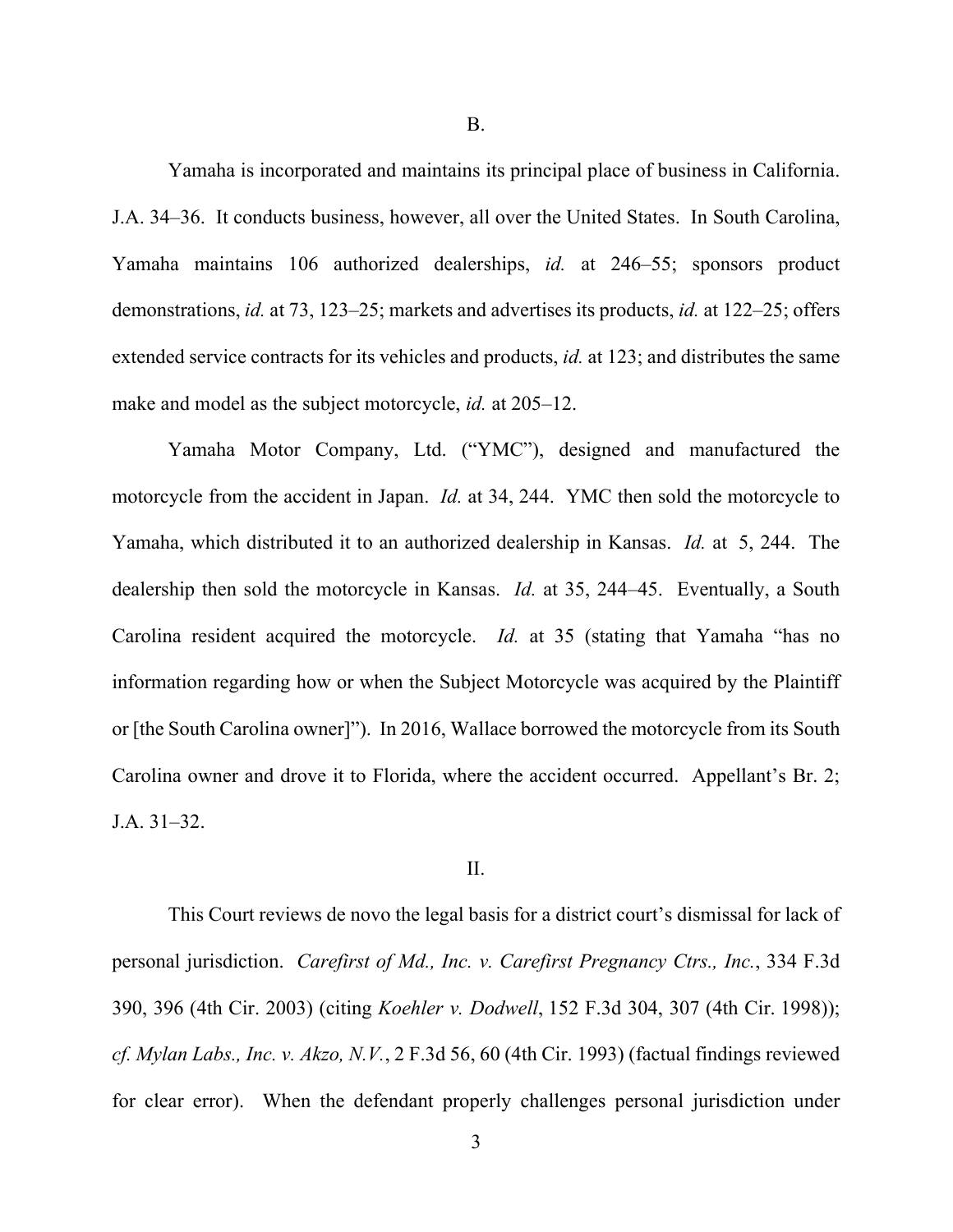Federal Rule of Civil Procedure 12(b)(2), the plaintiff must prove the grounds for jurisdiction by a preponderance of the evidence. *Combs v. Bakker,* 886 F.2d 673, 676 (4th Cir. 1989). When a district court decides a personal jurisdiction challenge without an evidentiary hearing, however, the plaintiff need show only a prima facie case of personal jurisdiction.<sup>[1](#page-3-0)</sup> *See Mylan Labs., Inc.*, 2 F.3d at 60. "In considering a challenge on such a record, the court must construe all relevant pleading allegations in the light most favorable to the plaintiff, assume credibility, and draw the most favorable inferences for the existence of jurisdiction." *In re Celotex Corp.*, 124 F.3d 619, 628 (4th Cir. 1997) (quoting *Combs*, 886 F.2d at 676).

### A.

In a personal jurisdiction analysis, (1) a state's long-arm statute must authorize the exercise of jurisdiction under the facts presented, and (2) the statutory assertion of personal jurisdiction must comply with due process. *Ellicott Mach. Corp. v. John Holland Party Ltd.*, 995 F.2d 474, 477 (4th Cir. 1993). "Because South Carolina has interpreted its long-arm statute to extend personal jurisdiction to the constitutional limits imposed by federal due process, our inquiry must focus on due process." *See Foster v. Arletty 3 Sarl*,

<span id="page-3-0"></span><sup>&</sup>lt;sup>1</sup> Yamaha argues that Wallace should have to prove the grounds for personal jurisdiction by a preponderance of the evidence because the parties "had a full and fair opportunity to present both 'relevant jurisdictional evidence and their legal arguments.'" Appellee's Br. 9 (quoting *Grayson v. Anderson*, 816 F.3d 262, 268 (4th Cir. 2016) (finding that the district court properly applied the preponderance of the evidence standard even though the hearing did not involve live testimony because the district court provided the parties a fair opportunity to present relevant, substantial jurisdictional evidence and their legal arguments)). As explained below, Wallace fails to prove even a prima facie case of personal jurisdiction; as such, the Court need not determine whether the more stringent standard applies here.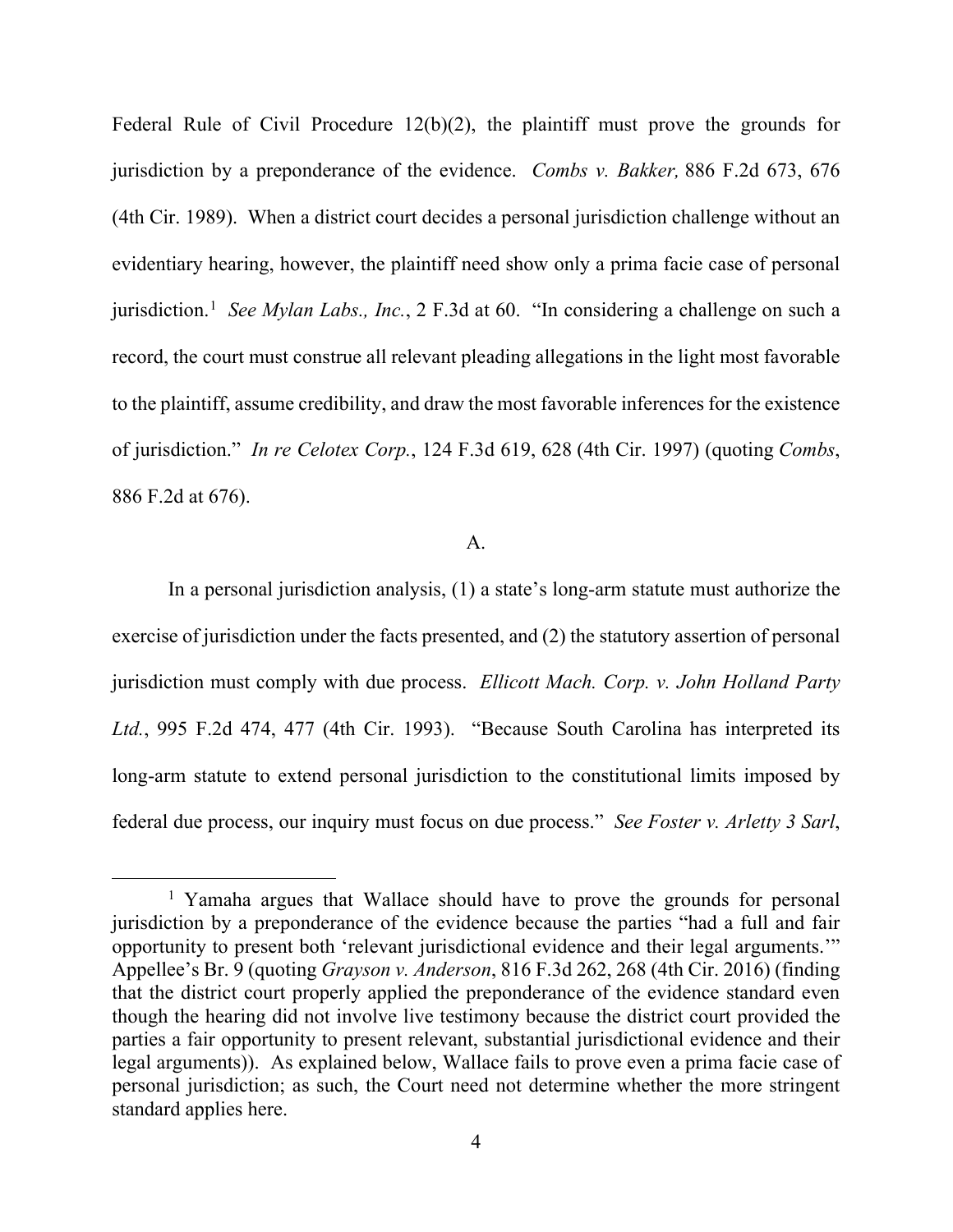278 F.3d 409, 414 (4th Cir. 2002) (citation omitted); *Sonoco Prods. Co. v. Inteplast Corp.*, 867 F. Supp. 352, 354 (D.S.C. 1994) ("Under South Carolina law, the first requirement [of personal jurisdiction] collapses into the second.").[2](#page-4-0) Under a due process analysis, a court may exercise personal jurisdiction "if the defendant has 'minimum contacts' with the forum, such that to require the defendant to defend its interest in that state 'does not offend traditional notions of fair play and substantial justice.'" *Carefirst*, 334 F.3d at 397 (quoting *Int'l Shoe Co. v. Washington*, 326 U.S. 310, 316 (1945)); *see World-Wide Volkswagen Corp. v. Woodson*, 444 U.S. 286, 291–92 (1980) (explaining that this principle "protects . . . defendant[s] against the burdens of litigating in a distant or inconvenient forum" and "acts to ensure that the States through their courts, do not reach out beyond the limits imposed on them by their status as coequal sovereigns in a federal system").

Of the two types of personal jurisdiction—general and specific—Wallace asserts only that specific jurisdiction applies here.[3](#page-4-1) Appellant's Br. 2.; *see Bristol-Myers Squibb* 

<span id="page-4-0"></span><sup>&</sup>lt;sup>2</sup> Yamaha argues that Wallace waived the argument that South Carolina's long-arm statute applies by not addressing it in her brief and, in the alternative, that Wallace does not satisfy any of the enumerated statutory bases for the exercise of personal jurisdiction. It is Yamaha, though, that forfeited argument on the statutory requirement for personal jurisdiction by failing to raise it before the district court. J.A. 19–20 (conceding in its motion to dismiss that "South Carolina treats its long-arm statute as coextensive with the due process clause") (quoting *Cockrell v. Hillerich & Bradsby Co.*, 611 S.E.2d 505, 508 (S.C. 2005)); *see Volvo Const. Equip. N.A., Inc. v. CLM Equip., Inc.*, 386 F.3d 581, 603 (4th Cir. 2004) ("Absent exceptional circumstances . . . we do not consider issues raised for the first time on appeal."). We decline to consider Yamaha's new argument on appeal.

<span id="page-4-1"></span><sup>&</sup>lt;sup>3</sup> General jurisdiction permits a court to hear any and all claims brought against a defendant. *Goodyear Dunlop Tires Operations, S.A. v. Brown*, 564 U.S. 915, 919 (2011). A court may exercise general jurisdiction in a corporation's place of incorporation, a corporation's principal place of business, and any state where a corporation's "affiliations (Continued)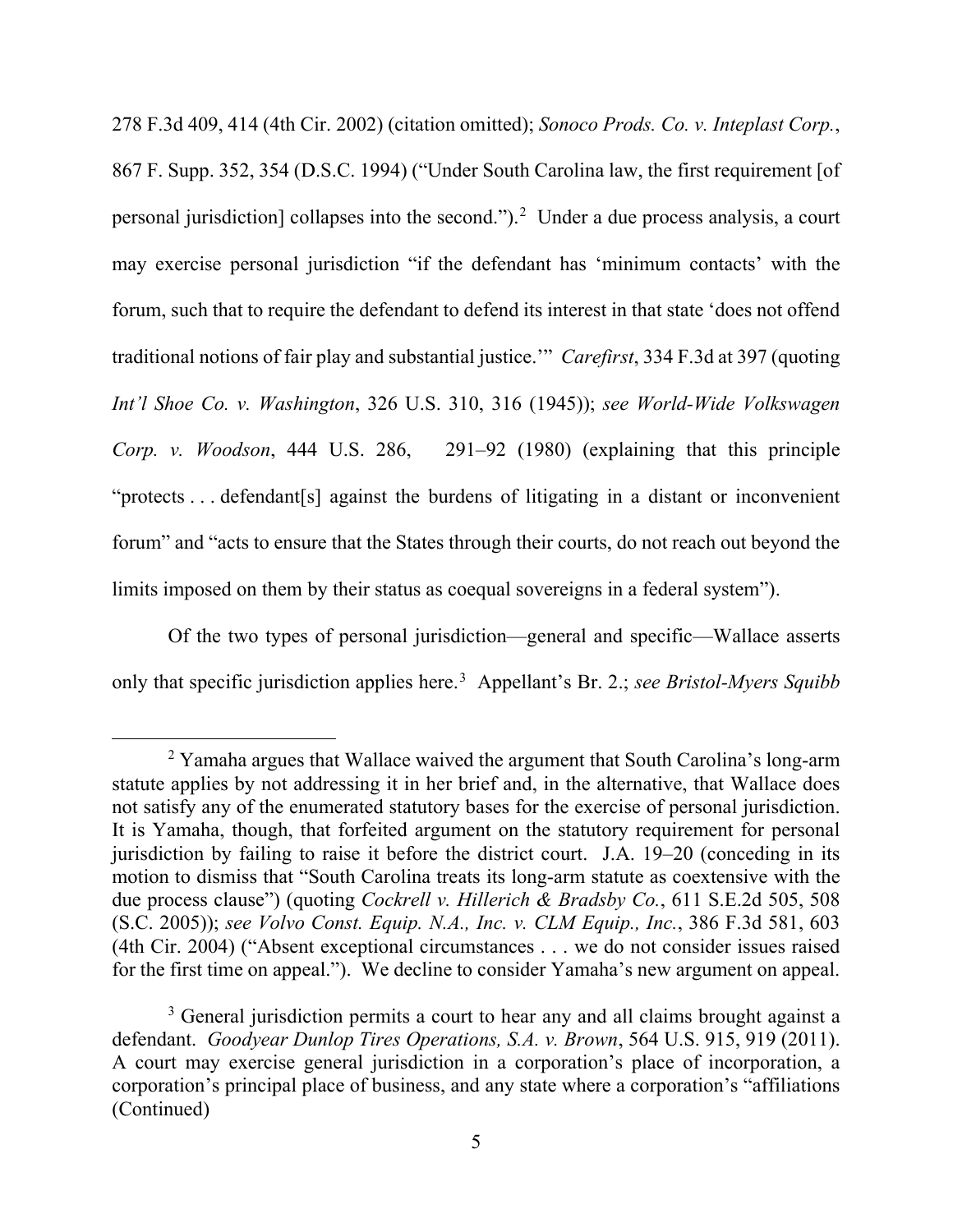*Co. v. Superior Ct. of Cal., S.F. Cnty.*, 137 S. Ct. 1773, 1780 (2017) (citing *Goodyear*, 564 U.S. at 919) (referring to general jurisdiction as "all-purpose" jurisdiction and specific jurisdiction as "case-linked" jurisdiction). To determine whether specific jurisdiction exists, the Court must consider "(1) the extent to which the defendant has purposefully availed itself of the privilege of conducting activities in the state; (2) whether the plaintiffs' claims arise out of those activities directed at the state; and (3) whether the exercise of personal jurisdiction would be constitutionally 'reasonable.'" *Carefirst*, 334 F.3d at 396 (quoting *ALS Scan, Inc. v. Digital Serv. Consultants, Inc.*, 293 F.3d 707, 711–12 (4th Cir. 2002)).

For the first element, a defendant has availed itself of the privilege of conducting business in a state—and thus the benefits and protections of the state's laws—when the defendant "'deliberately' has engaged in significant activities within a [s]tate" or "has created 'continuing obligations' between [itself] and residents of the forum." *Burger King Corp. v. Rudzewicz*, 471 U.S. 462, 475–76 (1985) (quoting *Keeton v. Hustler Mag., Inc.*, 465 U.S. 770, 781 (1984), and *Travelers Health Ass'n v. Virginia ex rel. State Corp. Comm'n*, 339 U.S. 643, 648 (1950)). This standard "ensures that a defendant will not be haled into a jurisdiction solely as a result of 'random,' 'fortuitous,' or 'attenuated' contacts," or due to "the 'unilateral activity of another party or a third person.'" *Id.* at 475

with the State are so 'continuous and systematic' as to render [it] essentially at home in the forum State." *Daimler AG v. Bauman*, 571 U.S. 117, 139 (2014) (citing *Goodyear*, 564 U.S. at 919).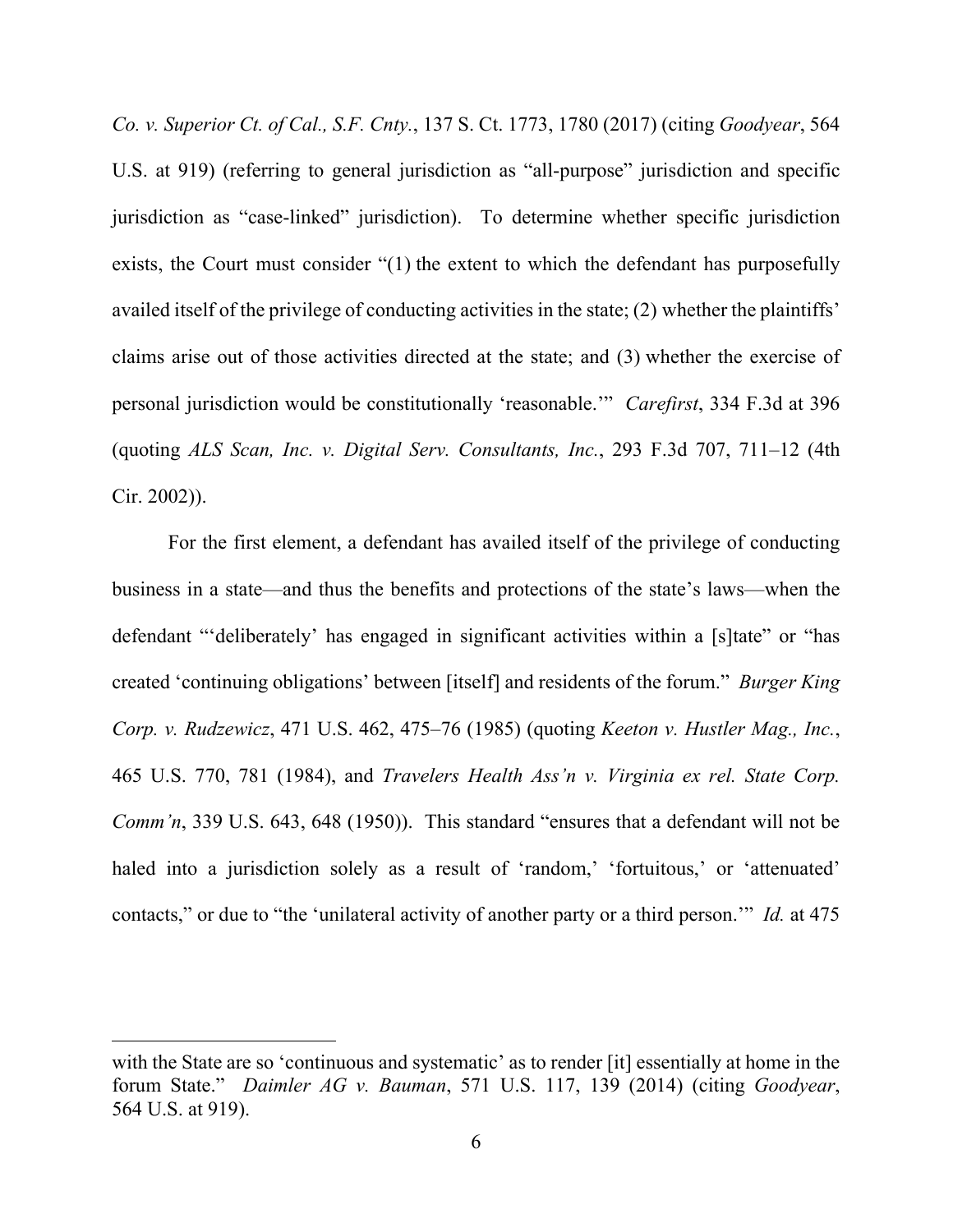(quoting *Keeton*, 465 U.S. at 774, *World-Wide Volkswagen*, 444 U.S. at 299, and *Helicopteros Nacionales de Colombia, S.A. v. Hall*, 466 U.S. 408, 417 (1984)).

For the second element—whether a plaintiff's claims arise out of a defendant's activities directed at the state—"there must be 'an affiliation between the forum and the underlying controversy, principally, [an] activity or an occurrence that takes place in the forum State.'" *Bristol-Myers*, 137 S. Ct. at 1781 (alteration in original) (quoting *Goodyear*, 564 U.S. at 919). "When there is no such connection, specific jurisdiction is lacking regardless of the extent of a defendant's unconnected activities in the State." *Id.* (citing *Goodyear*, 564 U.S. at 930 n.6).

For the third element, the Court considers the constitutional reasonableness of exercising jurisdiction by evaluating several factors, to include "the burden on the defendant, the forum State's interest in adjudicating the dispute, the plaintiff's interest in obtaining convenient and effective relief, the interstate judicial system's interest in obtaining the most efficient resolution of controversies, and the shared interest of the several States in furthering fundamental substantive social policies." *Christian Sci. Bd. of Dirs. of First Church of Christ, Scientist v. Nolan*, 259 F.3d 209, 217 (4th Cir. 2001) (quoting *Burger King*, 471 U.S. at 477). In other words, the exercise of jurisdiction should not "make litigation 'so gravely difficult and inconvenient' that a party is unfairly at a 'severe disadvantage' in comparison to his opponent." *Id.* (quoting *Burger King*, 471 U.S. at 478).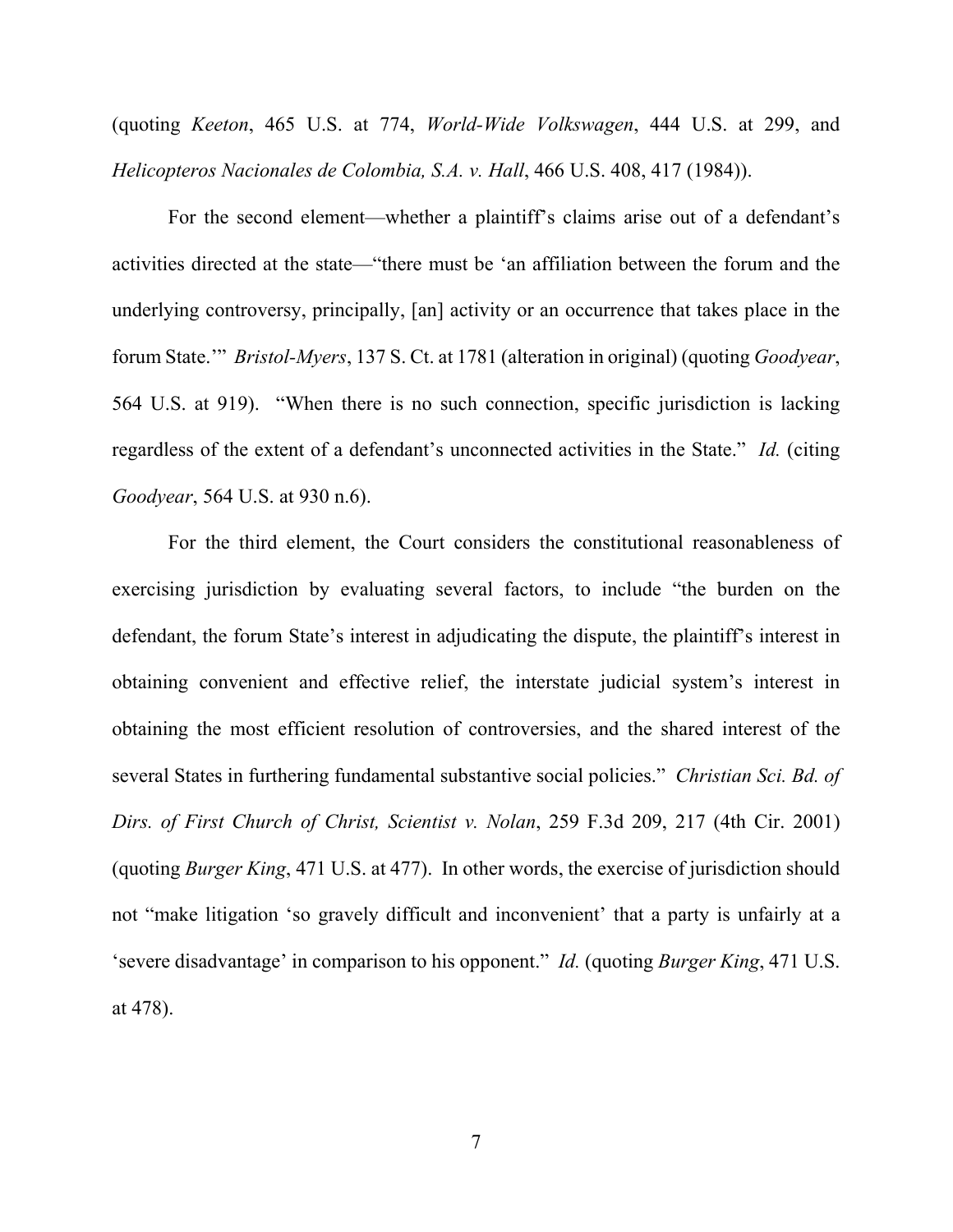1.

Neither party disputes that Yamaha satisfies the first and third elements of the specific personal jurisdiction analysis. Yamaha purposefully availed itself of South Carolina's market by, among other activities, marketing, advertising, and providing extended service contracts for its products there; permitting authorized Yamaha dealerships to operate there; sponsoring product demonstrations there; and maintaining a membership in the Chamber of Commerce there. [4](#page-7-0)

Yamaha's continued contacts with South Carolina similarly satisfy the third element of the analysis—constitutional reasonableness. Because Yamaha conducts extensive business in South Carolina, litigating this suit in South Carolina would not place Yamaha at a severe disadvantage, nor would it cause Yamaha grave difficulty or inconvenience. Further, South Carolina certainly has an interest in adjudicating a dispute in which one of its residents suffered harm. As far as Wallace's interests, this case appears before us because of her desire to obtain convenient and effective relief in a South Carolina court.

<span id="page-7-0"></span><sup>&</sup>lt;sup>4</sup> Under the stream of commerce theory, a state may exercise personal jurisdiction over a manufacturer or distributor who has not entered the forum if the manufacturer or distributor "seek[s] to serve" the state's market. *J. McIntyre Mach., Ltd. v. Nicastro*, 564 U.S. 873, 881–82 (2011) (quoting *World-Wide Volkswagen*, 444 U.S. at 295) ("[A] defendant's placing goods into the stream of commerce 'with the expectation that they will be purchased by consumers in the forum State' may indicate purposeful availment." (quoting *World-Wide Volkswagen*, 444 U.S. at 298)). Wallace argues that the district court should have considered this theory in evaluating purposeful availment. Appellant's Br. 28–29. But the parties agree on appeal, and we have also found, that Yamaha has purposefully availed itself of the privilege of conducting business in South Carolina. We need not define the bounds of the stream of commerce theory here.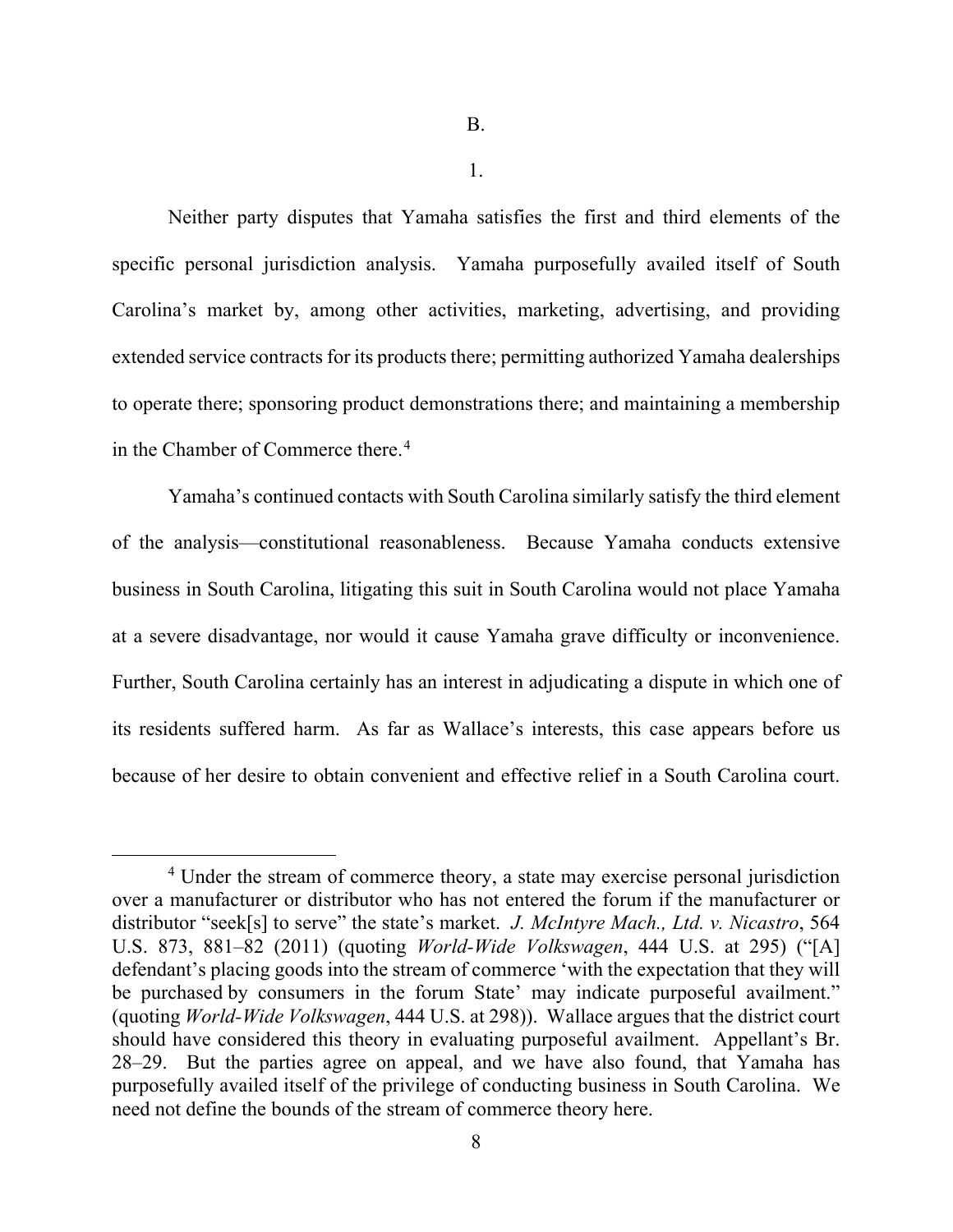Considering the relevant factors, the exercise of jurisdiction over Yamaha is constitutionally reasonable.

2.

This leaves us to evaluate the only element the parties dispute: whether Wallace's claims arise out of the conduct Yamaha has directed at South Carolina. Wallace argues that Yamaha's general contacts with South Carolina—namely, selling the same model motorcycle as the motorcycle from the accident—subject Yamaha to specific jurisdiction in this case. But specific jurisdiction is not simply a lower standard for general jurisdiction, and Wallace offers no facts to connect her specific claims to Yamaha's actions in South Carolina.[5](#page-8-0) *See Ford Motor Co. v. Mont. Eighth Jud. Dist. Ct.*, 141 S. Ct. 1017, 1024 (2021) ("Specific jurisdiction is different [from general jurisdiction]: It covers defendants less intimately connected with a State, but only as to a narrower class of claims. . . . [T]here must be 'an affiliation between the forum and the underlying controversy, principally, [an] activity or an occurrence that takes place in the forum State and is therefore subject to the State's regulation.'" (third alteration in original) (quoting *Bristol-Myers*, 137 S. Ct. at 1780)). The motorcycle from the accident was designed elsewhere, manufactured elsewhere, distributed elsewhere, and sold elsewhere. The accident that resulted in

<span id="page-8-0"></span><sup>&</sup>lt;sup>5</sup> Yamaha performs these activities (for example, selling Yamaha products to dealerships, providing expertise to the dealerships, and administering extended service contracts for Yamaha products) in every state. J.A. 112–13. As the South Carolina district court succinctly stated, permitting the court to exercise jurisdiction over Yamaha based on these facts "would be to subject every defendant to specific jurisdiction in every forum where it sells and markets a product for claims involving a different product of the same model." *Wallace*, 2019 WL 6170419, at \*4; *see Bristol-Myers*, 137 S. Ct. at 1780 ("For specific jurisdiction, a defendant's general connections with the forum are not enough.").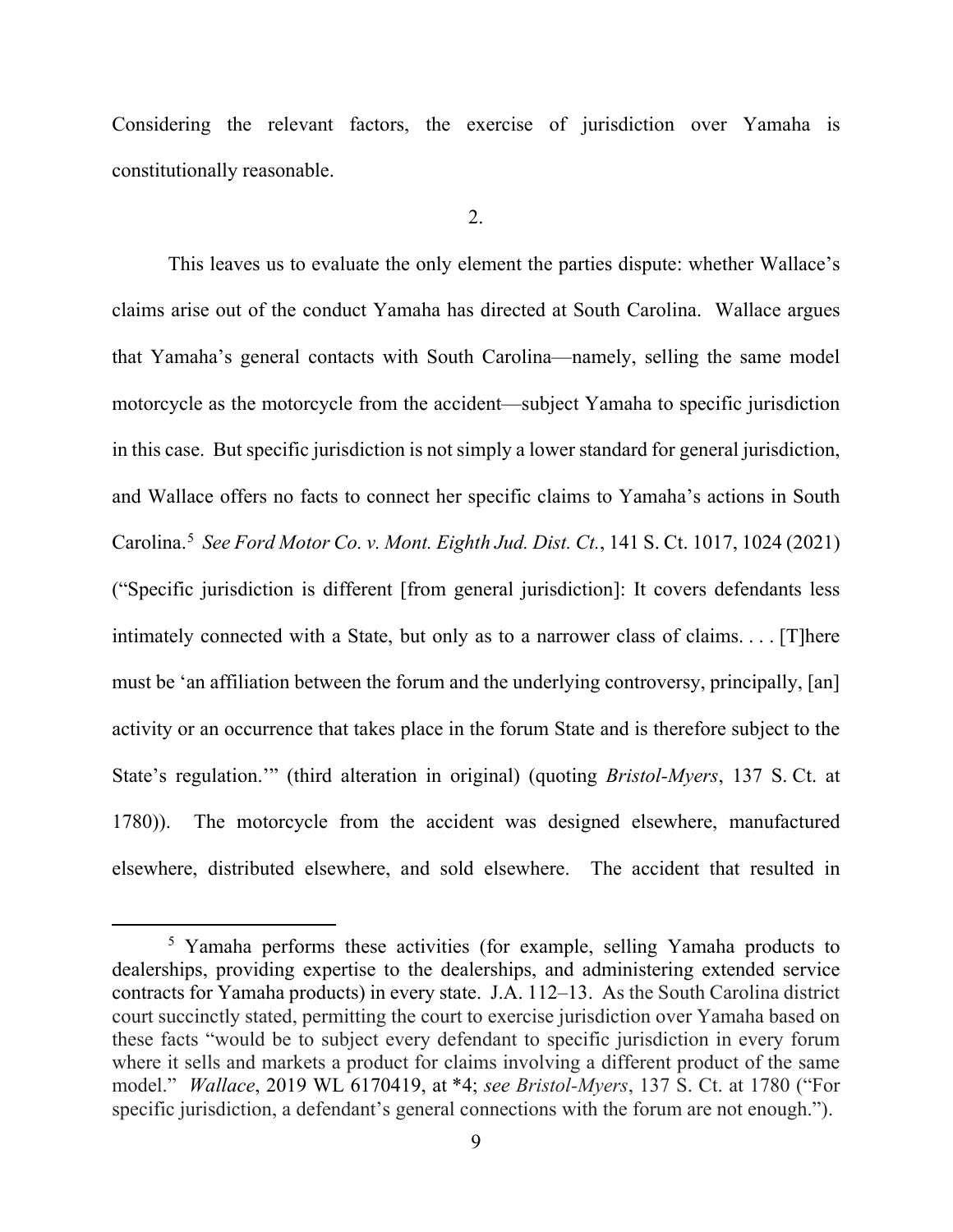Wallace's injuries took place elsewhere. And the record remains silent as to how the motorcycle—originally purchased by a consumer from an authorized Yamaha dealership in Kansas—ended up in South Carolina. In short, Wallace has not shown any connection between Yamaha's business in South Carolina and the accident that gives rise to her claims.

The Supreme Court has made clear that the exercise of specific jurisdiction in a products liability case requires a stronger connection than simply doing business in a state. In *Bristol-Myers*, for example, nonresident plaintiffs sued a drug manufacturer in California. 137 S. Ct. at 1775. The nonresident plaintiffs did not live in California, did not buy the drug in California, did not take the drug in California, and did not suffer injuries from the drug in California. The Supreme Court found that the California courts lacked specific personal jurisdiction over the nonresident plaintiffs' claims because "all the conduct giving rise to the nonresidents' claims occurred elsewhere." *Id.* at 1781, 1782 ("What is needed—and what is missing here—is a connection between the forum and the specific claims at issue.").

As with the nonresident plaintiffs in *Bristol-Myers*, neither the injury in this case nor Yamaha's conduct related to the product that allegedly caused the injury took place in South Carolina, the forum state. The only material distinction between Wallace and the nonresident plaintiffs in *Bristol-Myers* is that Wallace resides in the forum state. But Wallace's residence does not dictate whether the South Carolina courts can properly exercise personal jurisdiction over Yamaha; rather, "the relationship must arise out of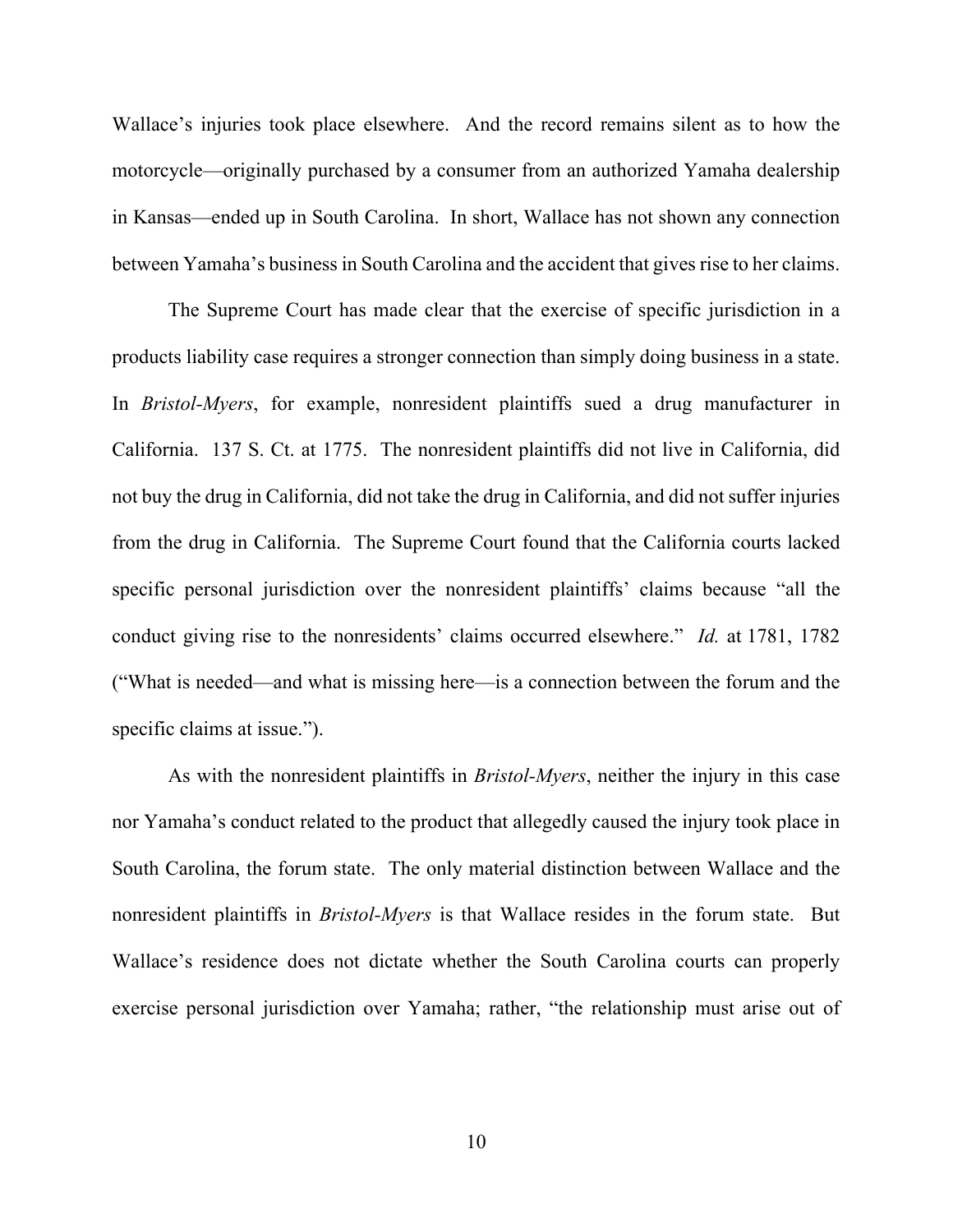contacts that the 'defendant *himself*' creates with the forum State." *Walden v. Fiore*, 571 U.S. 277, 284 (2014) (quoting *Burger King*, 471 U.S. at 475 (emphasis in original)).

Wallace contends that *Ford* changes the balance. In *Ford*, the Supreme Court considered two consolidated products liability actions stemming from car accidents where the resident plaintiffs had accidents in the forum states. 141 S. Ct. at 1022. The Supreme Court found that, even though the plaintiffs did not purchase the vehicles in the forum states, the forum states had specific jurisdiction over Ford where Ford had "systematically served a market" in the forum states "for the very vehicles that the plaintiffs alleged malfunctioned and injured them *in those states*." *Id.* at 1028 (emphasis added). The Court noted that the specific jurisdiction inquiry does not "requir[e] proof of causation—*i.e.*, proof that the plaintiff's claim came about because of the defendant's in-state conduct," but that specific jurisdiction attaches "when a company like Ford serves a market for a product in the forum State *and the product malfunctions there*." *Id.* at 1026 (emphasis added). In *Ford*, the Court repeatedly emphasized that the injuries occurred in the forum